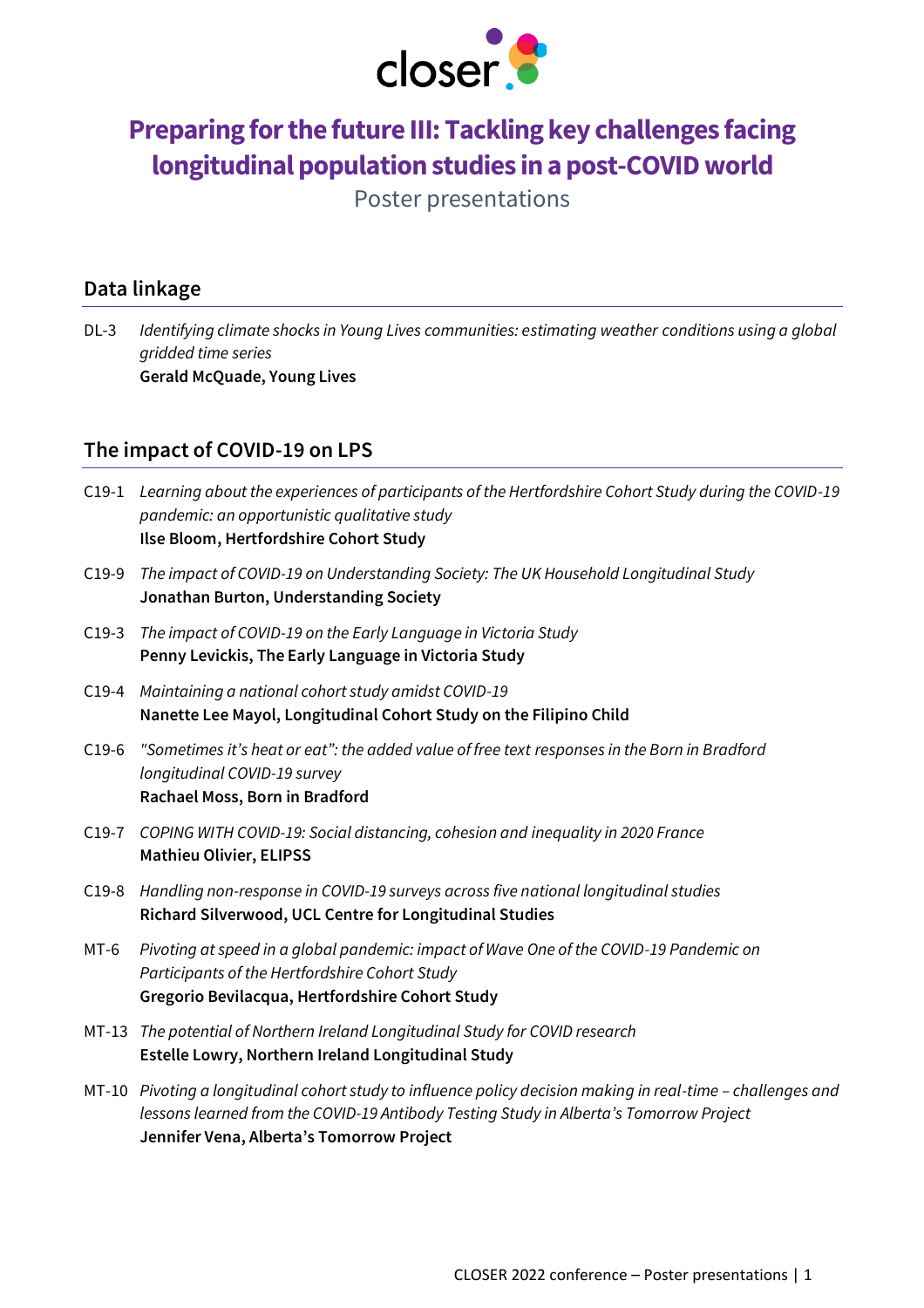

- MT-3 *The impact of COVID-19 on active data collection of the 'obesogenic' home environment in the Gemini twin cohort study* **Alice Kininmonth, Gemini Study**
- MT-2 *Update on the Fragile Families and Child Wellbeing Study: Capturing the Transition to Adulthood during Covid-19* **Kristen Catena, Fragile Families and Child Wellbeing Study**

#### **Influencing policy**

- IP-2 *Relaying study findings to policy stakeholders* **Judith Borja, Longitudinal Cohort Study on the Filipino Child**
- IP-3 *Embedding research into policy and practice decision making: Born in Bradford's adaptive research response to COVID-19* **Chris Cartwright, Born in Bradford**
- IP-4 *Impact of the COVID-19 Longitudinal Health and Wellbeing National Core Study* **Chloe Park, COVID-19 Longitudinal Health and Wellbeing National Core Study (LHW NCS)**

#### **New forms of data collection**

- DC-8 Freedom of Information act (FOIA) as a Primary Data Collection Tool Analyzing Health Visiting *Services using FOI Data* **Dylan Celestino Rafael D'Mello, Freedom of Information Data Collection for the Health Visiting Services**
- DC-3 *Online consent and remote data collection in 12-15 year olds in Scotland* **Chloe Fawns-Ritchie, Generation Scotland**
- DC-10 *Adapting to Research During COVID: Environmental influences on Child Health Outcomes (ECHO) Program Strategies for Remote Data And Specimen Collection* **Richard Gershon, Environmental influences on Child Health Outcomes (ECHO) Program**
- DC-4 *Saliva samples, COVID, and one big cardboard shortage - Lessons learned: Setting up remote sample collections* **Louise Hartley, Generation Scotland**
- DC-6 *Changing recruitment approach in response to the COVID-19 pandemic: Born in Bradford's Reflections* **Kristy Crossley, Born in Bradford**
- DC-2 *The impact of COVID-19 lockdowns on physical domestic violence: Evidence from a list randomization experiment* **Douglas Scott, Young Lives at Work**
- DC-9 *Methodological challenges for adapting a face-to-face to an online food frequency questionnaire for a young adult cohort in Peru during the COVID pandemic* **María Vegas-Salas, Young Lives Peru**